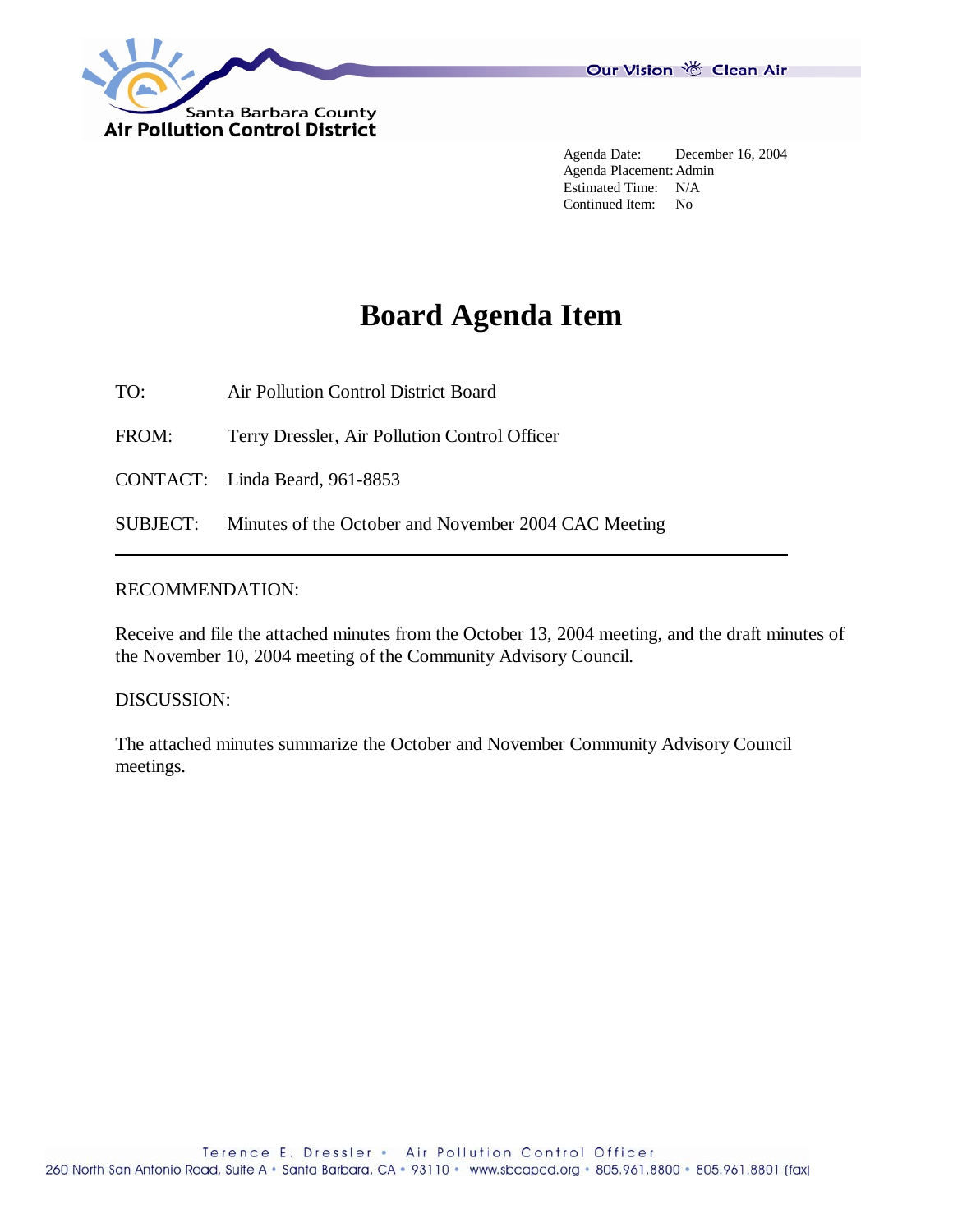# **Minutes of The Santa Barbara County Air Pollution Control District Community Advisory Council**

#### **October 13, 2004**

- **I.** The meeting was called to order at 6:35 p.m.
- **II.** Roll Call

There was a quorum in attendance. Fifteen members were present and one member joined the meeting after the approval of the minutes.

**III.** Approval of Minutes

Motion to approve the September 15, 2004 minutes.

Gilliland/Deacon Motion Passed: 15:0:0

**IV.** Public Comment

There were no public comments.

CAC member John Gilliland asked if there was any change to the schedule regarding proposed rule revisions and Terry Dressler responded that there was no change. He said notices would be sent out announcing the ATCM workshop planned for early November. George Croll commented that he believes there are a significant amount of unresolved issues to deal with regarding the ATCM implementation process and thinks more time is needed for rulemaking and to address the permit process. Mr. Dressler responded that the District will do what it takes to resolve any issues.

CAC member Bill Peitzke voiced his concern on the marine shipping emissions impacting Santa Barbara County and inquired as to the methodology used to calculate these emissions. Mr. Dressler said that the staff would prepare a report outlining the process used to calculate these emissions and present it at the next CAC meeting.

CAC member Gary Winters requested that each CAC member give a brief biography explaining their background and individual interests as they relate to CAC membership. Mr. Dressler said that the January meeting would be an appropriate time since there may be some new appointments to the CAC at that time.

**V.** Organization of Agenda and Statement of Interests

There were no changes to the order of the agenda. Statements of Interests were not given since a vote was not required.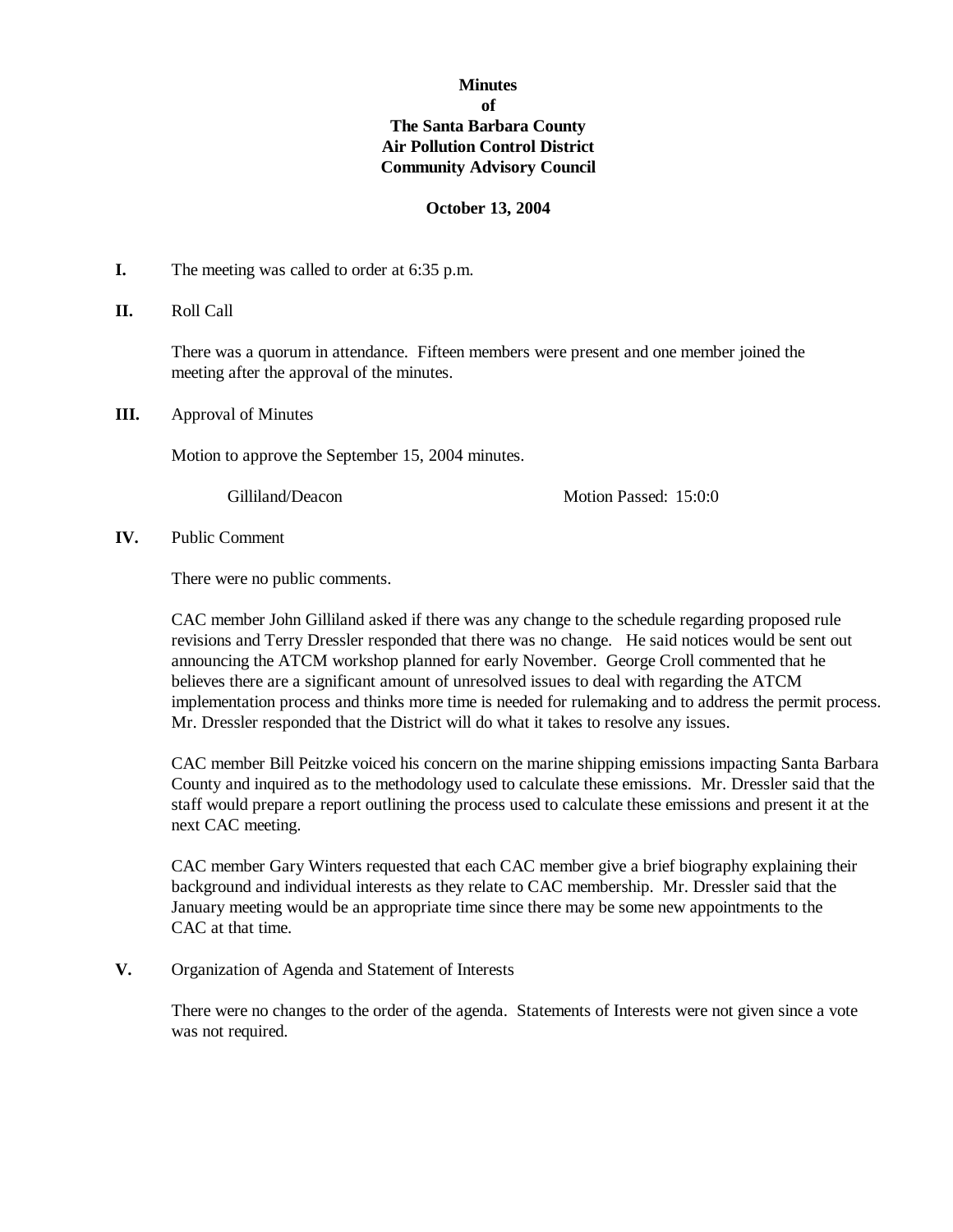## **VI.** APCO Report

Terry Dressler reported on the District Attorney's case against Greka, an oil and gas production company. He said it related to a number of permit violations and circumvention of regulations including operating an un-permitted engine. He said that the District Attorney's office conducted its own investigation and also found multiple violations of fire department regulations. Mr. Dressler said that the APCD is continuing to work with Greka to resolve these issues, and has also been involved in investigating other problems at Greka, including a leak of gas with a high hydrogen sulfide content and several oil spills.

Mr. Dressler said that the report on the air quality impacts of Highway 101, requested by CAC member Tom Banigan, would be given at the December CAC meeting.

#### **VII.** New Business

A. Receive and discuss the 2004 Clean Air Plan Chapter 8 – Public Participation.

Tom Murphy introduced the staff who worked on the 2004 Clean Air Plan. He said that the next steps included bringing a strikeout/underline version of the Plan to the November meeting, CAC taking action to approve the Plan, and APCD Board adoption of the Plan at its December meeting. Mr. Murphy also presented an updated Air Quality Exceedance graph showing 2004 as the cleanest year on record with only 2 exceedances of the state 1-hour standard, and 2 exceedances of the federal 8-hour standard for ozone.

 Mr. Murphy discussed the public participation process, summarized the written comments received included 6 letters, and stated responses to those comments were included in Chapter 8. There was considerable discussion regarding ARB's guidance to move Rules 363 (turbines), 342 (boilers), and 333 (internal combustion engines) from further study measures to proposed control measures. It was suggested that *Chapter 4 – Emission Control Measures* be brought back to the CAC for further analysis. APCD staff agreed that specific analyses for both boilers and IC engines would be discussed at the next meeting. It was also suggested that CAPCOA's list of a*ll feasible measures* be available to the public.

 There was an extensive discussion regarding transportation control measures (TCM) and it was suggested that some new measures be included in Chapter 5, and that the importance of TCM's be emphasized. CAC member Marc Chytilo stated that legislation requires vehicle miles traveled (VMT) growth be reduced as population increases. Jim Damkowitch of SBCAG said that all TCM issues are discussed at the *101 in Motion* meetings and suggested that CAC members join in and make their suggestions heard. In regard to the *101 in Motion* study, Mr. Dressler responded that emission reductions from all scenarios would need to be analyzed to determine what is best for air quality.

In addition, members made a few suggestions regarding clarity and references in the Plan.

## **VIII.** Adjourn

The meeting was adjourned at 8:55 p.m.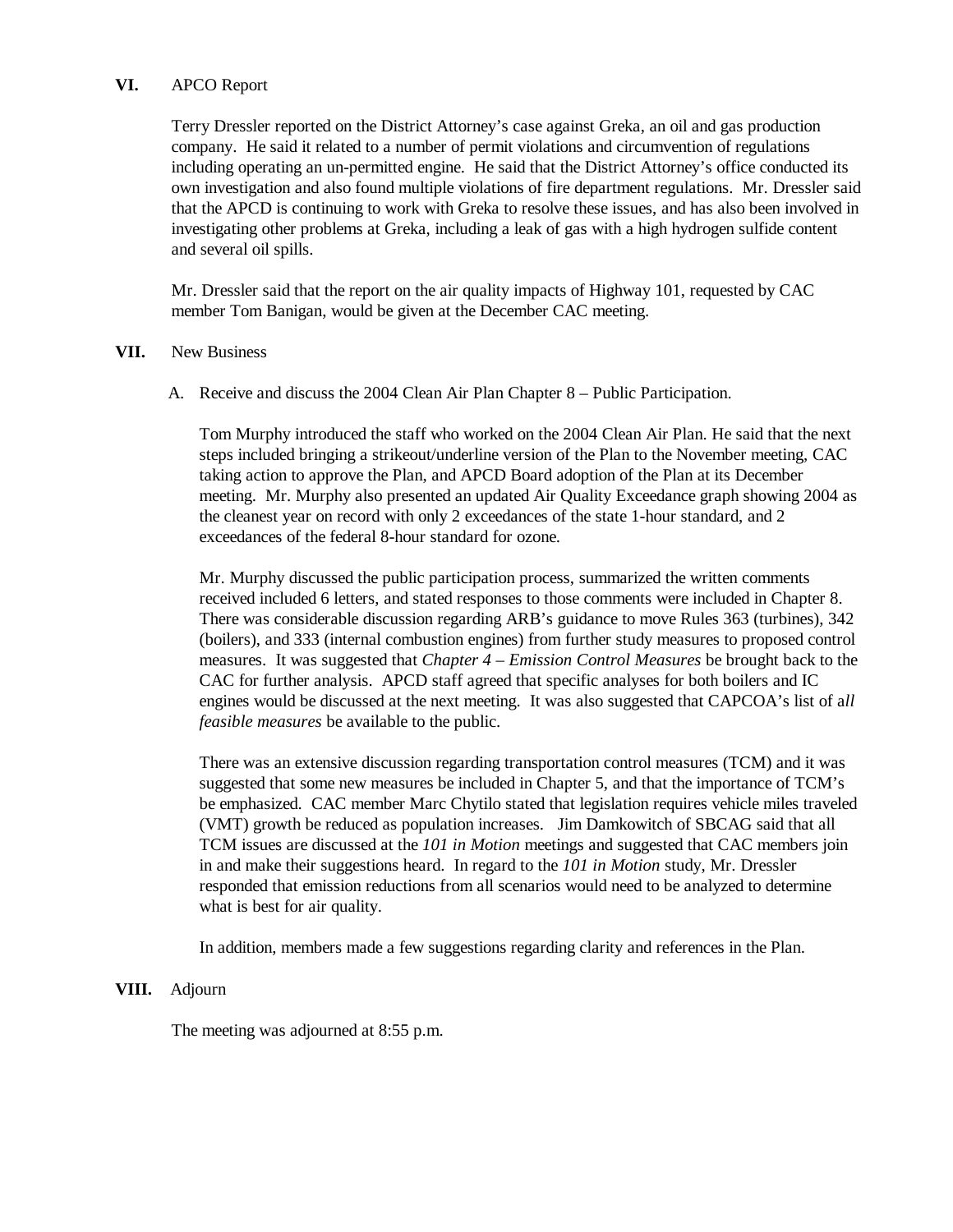# **Draft Minutes of The Santa Barbara County Air Pollution Control District Community Advisory Council**

#### **November 10, 2004**

- **I.** The meeting was called to order at 6:40 p.m.
- **II.** Roll Call

There was a quorum in attendance. Eleven members were present and four members joined the meeting after the approval of the minutes.

**VI.** Approval of Minutes

Motion to approve the October 13, 2004 minutes.

Moldaver/Banigan Motion Passed: 11:0:0

## **VII.** Public Comment

There were no public comments.

**VIII.** Organization of Agenda and Statement of Interests

There were no changes to the order of the agenda. Council members gave their statements of interests which are listed on the attached Voting Statistics sheet.

#### **VI.** APCO Report

Terry Dressler informed the CAC that there will be a number of changes on the APCD Board of Directors in January. He advised CAC members that if their appointing Board member is replaced and they want to remain on the CAC, they need to contact the new Board member.

- **VII.** New Business
	- B. Receive an informational report on APCD Board direction regarding Chapter 7 of the 2004 Clean Air Plan.

Tom Murphy reported that the 2004 Draft Clean Air Plan was presented to the Board on October 21, and as directed by the Board, Chapter 7 has been significantly revised. Mr. Murphy said that the Board did not believe the APCD should be involved in land use planning including the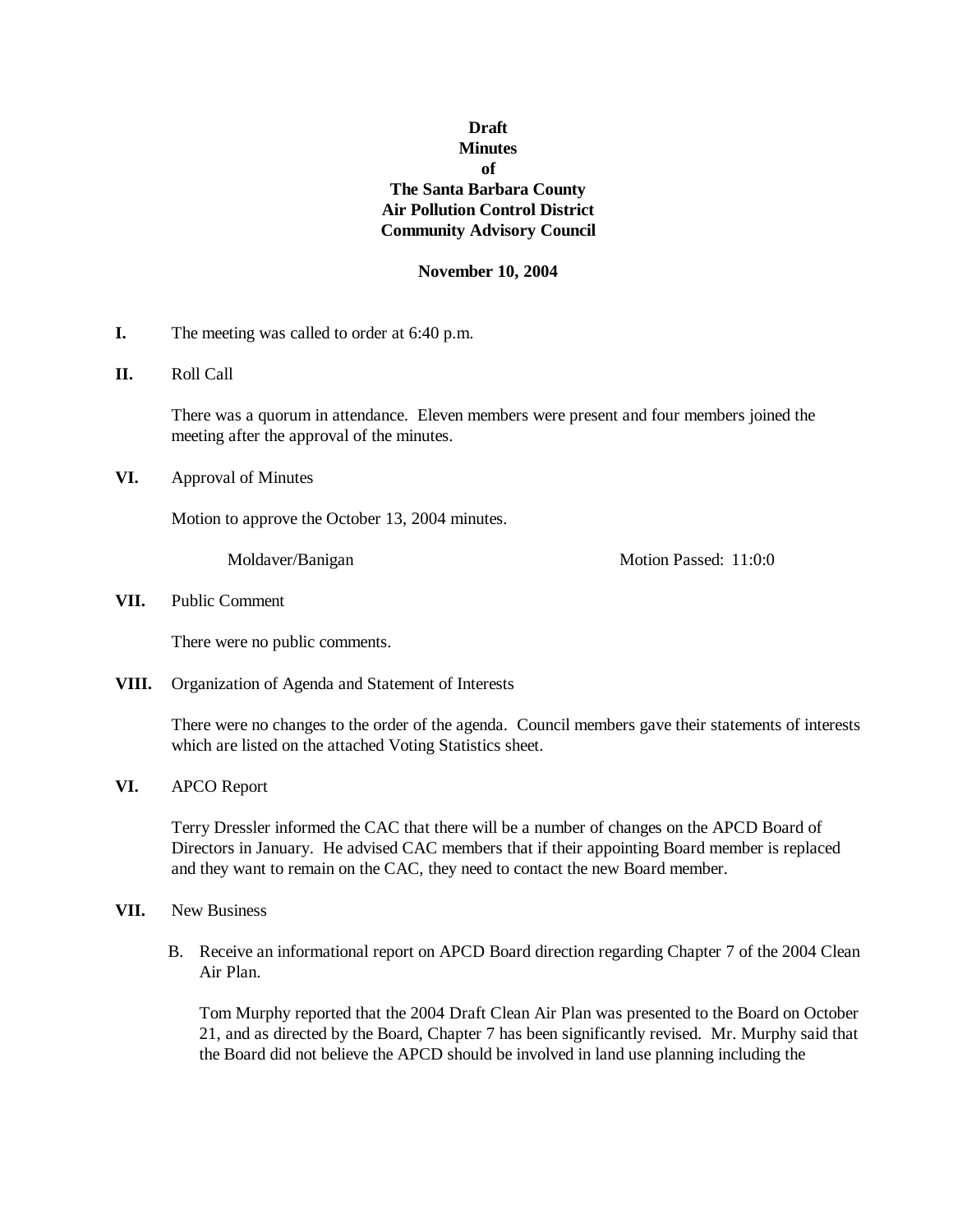Indirect Source Rule (ISR), and preferred that the Plan take a more general direction by replacing specific policy with a more conceptual approach to land use issues. He stated that the resolution adopting the Plan would refer to these issues as "evaluating tools". Mr. Murphy said that the Board may exercise the option to remove Chapter 7 from the final 2004 Clean Air Plan. Several CAC members expressed their disappointment that Chapter 7 may not be part of the Plan and suggested that each CAC member contact their appointing Board member to communicate their concerns.

C. Recommend APCD Board adoption of the 2004 Clean Air Plan.

Tom Murphy reviewed the changes and updates to the Plan including the indicators from the Air Resources Board (ARB). As a result of the Board's direction at the October 21 meeting, he said that the reference to ISR would be struck from Figure EX-2.

Ron Tan gave an overview of the various APCD rules governing steam generators, boilers, and water heaters. A discussion ensued regarding ARB's recommendation to move Rules 342 and 333 from further study to proposed. CAC member, Kevin Wright stated his opposition to stationary sources being the major focus of control measures and suggested that mobile sources, ISR, and marine shipping emissions also be considered. CAC member, Marc Chytilo said that he felt the Plan would have deficiencies if TCM's were not included. Also, CAC member John Gilliland suggested that the inventory of boilers on pages 8-9 and 8-15 be verified. It was suggested that a footnote be added to the tables for Rule 342 and Rule 333 stating that the data is the best available at the time of adoption.

Public comments were made by Glenn Oliver on the rules effects in regard to emission offsets, the cost to implement these rules, and if they met the cost feasibility test.

 A motion was made to move Rules 333 and 342 from "Proposed Emission Control Measures" to "Emission Control Measures for Further Study" and to forward the 2004 Clean Air Plan to the Board for approval with the addition of a "Statement of Concern" written by CAC members Marc Chytilo and Kevin Wright addressing the significance of Transportation Control Measures (TCMs) and Chapter 7.

Wright/Croll Motion Passed: 13:2:0

No: Marsh, Moldaver

D. Discuss and consider proposed Amendments to Rule 102 (Definitions) to revise the definition of Reactive Organic Compounds (ROC).

Rebecca Gaffney of the APCD gave an overview of the proposed amendments to Rule 102 stating that the revisions where primarily administrative.

After a brief discussion, a motion was made to recommend Board approval of the amendments to Rule 102.

Surmeier/Moldaver Motion Passed: 15:0:0